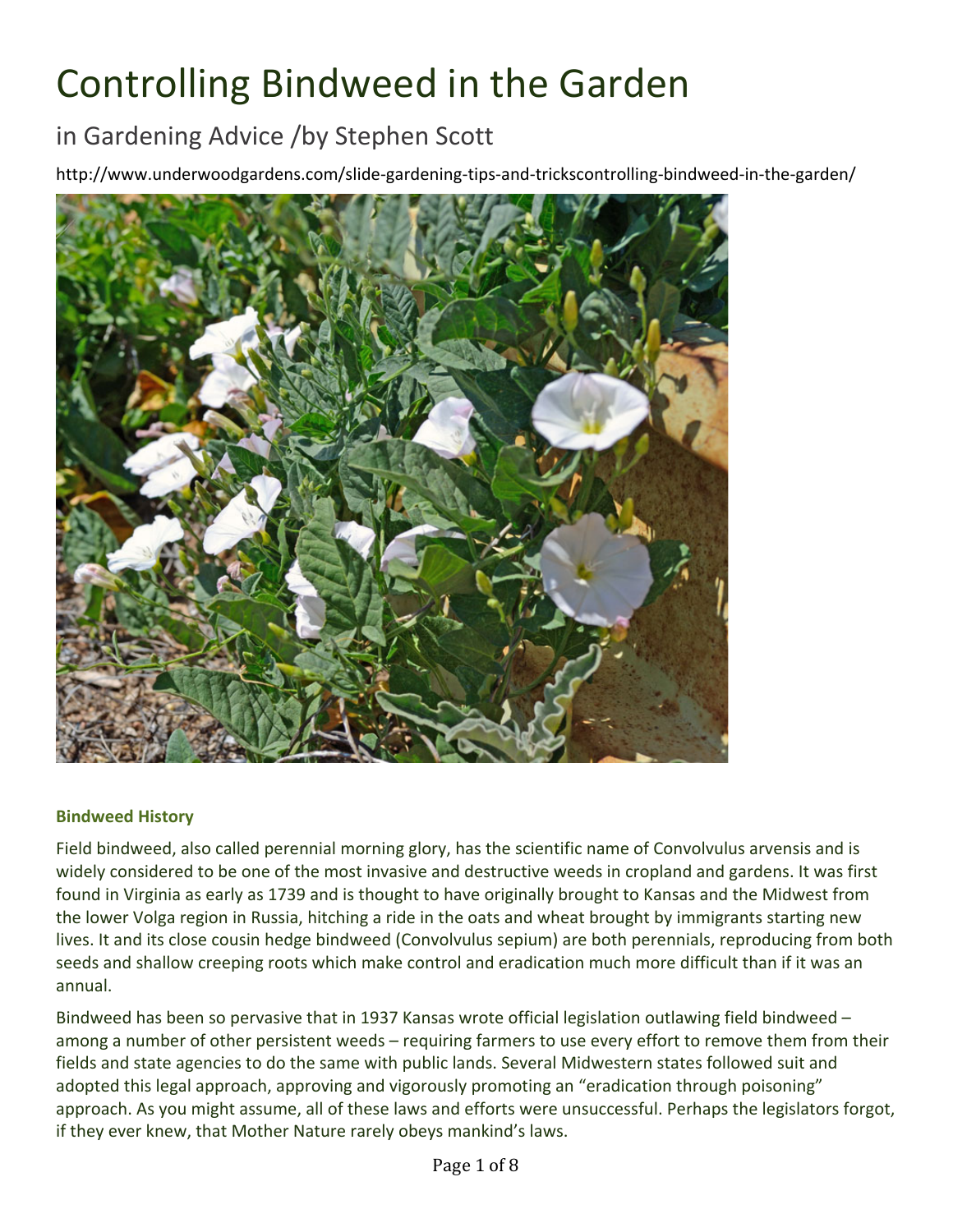Bindweed competes very aggressively with adjacent crop plants for water, nutrients and light, reducing crop yield and quality as well as interfering with harvesting by intertwining with crop plants and clogging up farm equipment – thus giving its name of "bind-weed". In farming, bindweed infestations can reduce grain crop yields by 20 – 50% and row or vegetable crops by 50 – 80%, with similar reductions in the home garden. This is not a weed to be taken lightly!

### **Identification and Growth**



*Bindweed Wrapped Around Morning Glory*

It is pretty easy to identify field bindweed and its several cousins. If you've ever grown morning glory, then you are already familiar with what bindweed looks like because they are in the same family – Morning Glory. Bindweed has narrower leaves and smaller flowers than Morning Glory, as can be seen in the photo of bindweed vine wrapped around morning glory, and the photo at the top of the article. It is a low growing, drought tolerant with medium green narrow arrowhead shaped leaves on vigorous vining slender stems. The flowers are funnel shaped with colors from white to pink. The flowers produce small round capsules with  $1 - 4$ seeds in each, which can survive in the sol for up to 50 years due to their exceptionally hard and durable seed coats. There is a long central taproot on each plant that can drill down as far as 20 feet or more for moisture that develops numerous lateral roots, mostly in the top 2 feet of soil. Field bindweed reproduces from seed and from buds that form along the lateral roots, sending shoots up to the surface which then become entirely new, independent plants. Lateral roots can spread about 10 feet per season, sending up new shoots along the way.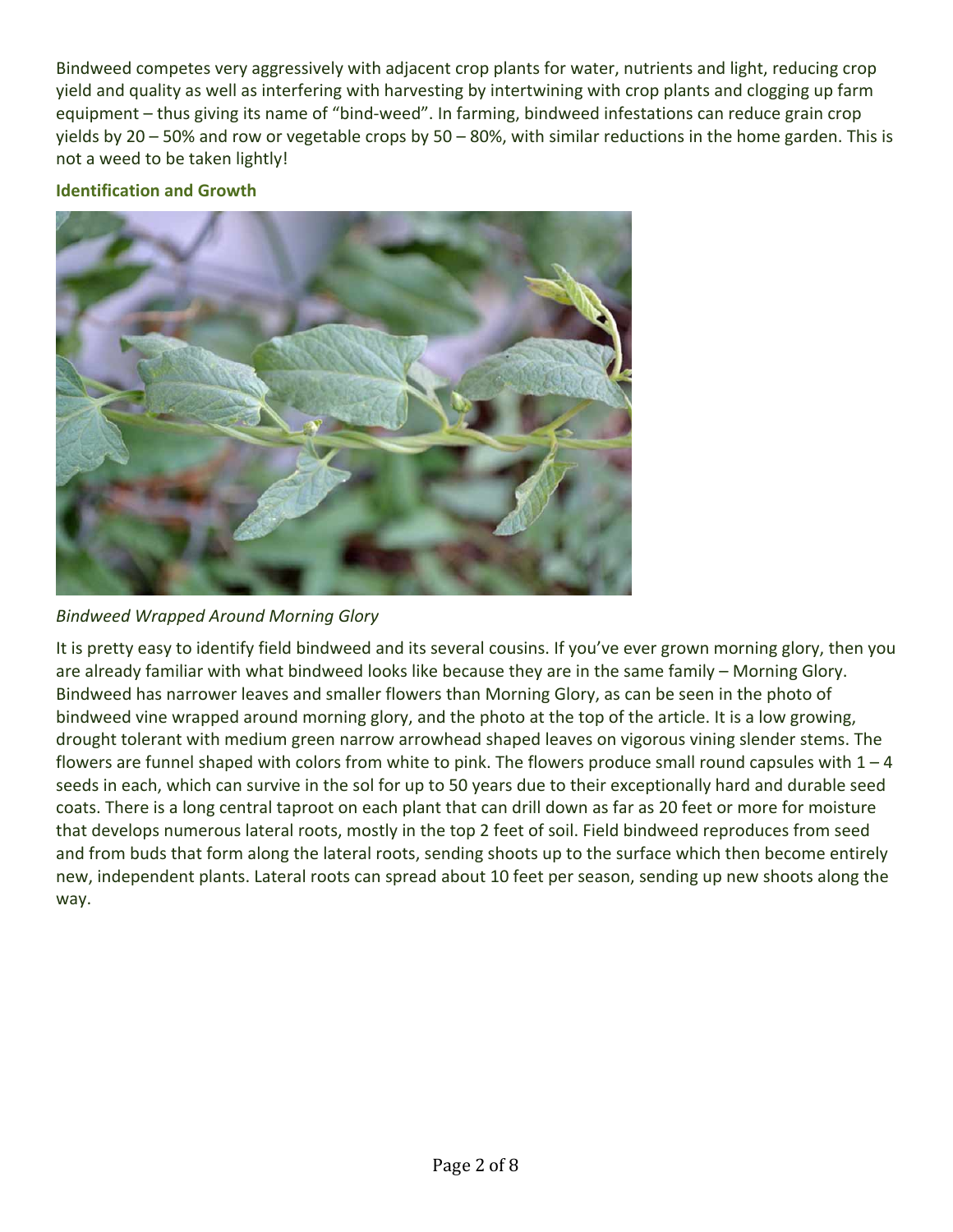

#### *Invading Bindweed*

The most common identification is when a gardener realizes there is a mat of green vines that are taking over a section of the garden or yard, or is climbing up the trellis or wall in the case of hedge bindweed. Early in the morning there will be hundreds of small, pretty flowers opened up that will attract a person's attention.

Early warm weather wakes bindweed up and it grows until the frost or cold stops it in the fall. Extreme heat, drought and cold will slow down or kill off the top growth, but the underground roots and shoots will go dormant, waiting for enough moisture or better weather to re-emerge. The root systems can spread up to 10 feet per growing season, or by the lateral roots and buds being broken up and re-distributed by tilling. Seed is often spread from irrigation water runoff, birds eating the seeds and depositing them elsewhere, on the feet of gardeners, dogs and other animals and on the wheels of wheelbarrows, tillers or other machinery and vehicles.

#### **Control Methods**

When researching how to control bindweed, the most commonly recommended method is to spray it with a persistent herbicide like glyphosate (Roundup) or worse, but then turn around and caution that care must be used around vegetable or other food crops.

Please understand, we very strongly do not recommend this approach, as is often creates more problems than it solves.

The second most common prevention recommendation is to make sure to avoid bringing in soil, seed, hay or animal feed that has the seeds, buds or pieces of the lateral roots in them. This is somewhat obvious, but too many times the first sign of having a problem is when the little flowers have bloomed and it is way too late for prevention.

The folly of using persistent, petrochemical herbicides to control most weeds  $-$  but especially bindweed  $-$  is apparent when looking at the multiple mechanisms it uses for reproduction – seeds, buds, lateral roots and the shoots they send up, as well as the vast amount of seeds that can stay dormant for several decades, just waiting for the right soil conditions. Sure, spraying will knock the above ground growth back, but the next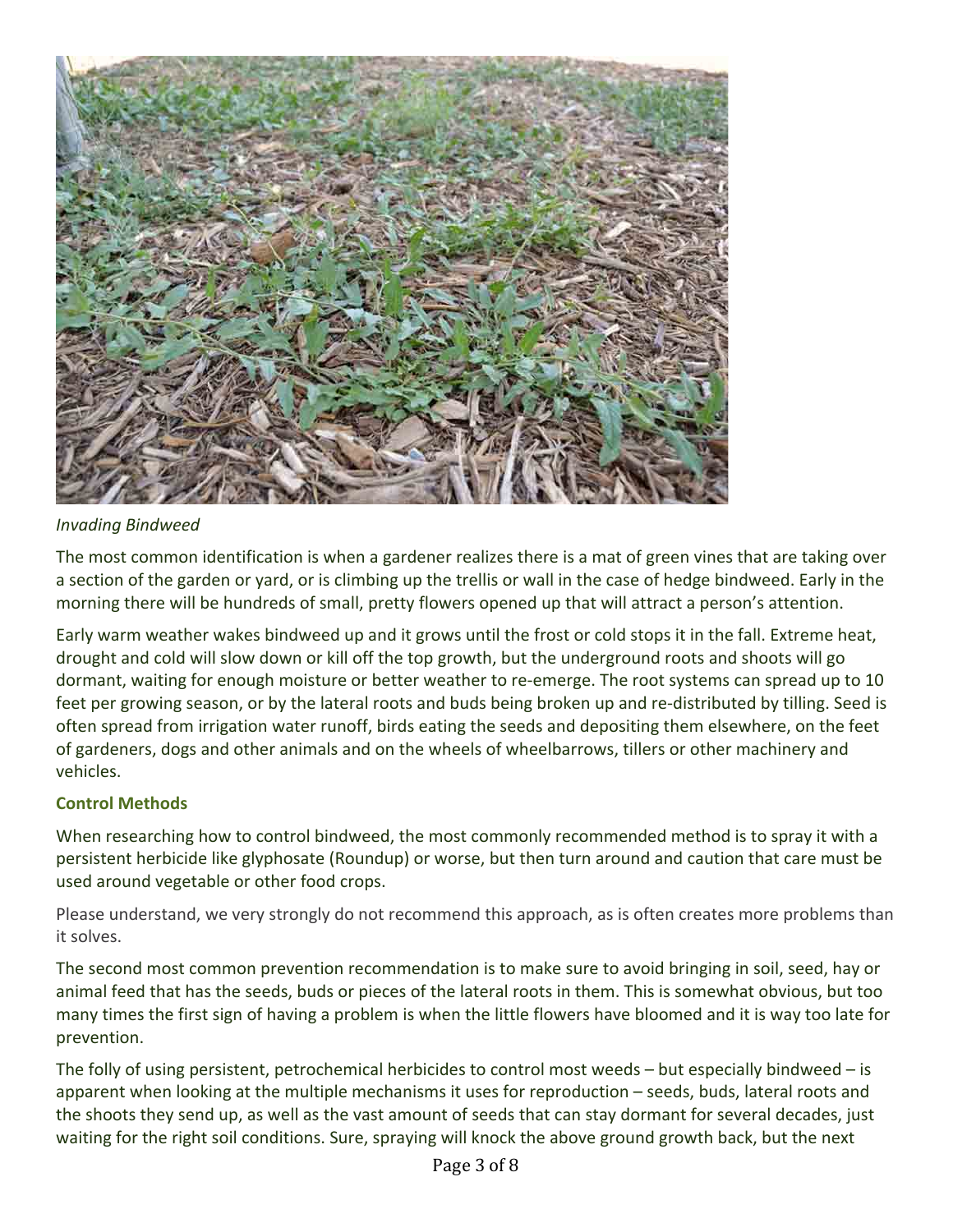season it will be back from all of the different angles it uses to survive, so more spraying is needed. Meanwhile, the spray is also knocking back the exact plants you want to grow and it isn't beginning to touch the seed or root reservoirs in the soil!

Another common but misguided approach is to use a mixture of vinegar, Epsom salts and dish detergent. This doesn't work any better, and may wind up killing more plants that just the weeds. Vinegar – whether household strength or the much stronger agricultural vinegar – is and acid and affects the above ground green growth. It will kill that off, but not touch the underground roots, seeds or shoots. It also changes the pH of the soil, potentially creating conditions for worse weeds to come in. Epsom salts are magnesium sulfate, supplying elemental magnesium for the soil microbes to work with and sulfur, which again lowers pH and is a nutrient building block. Dish detergent is a "spreader/sticker" which coats and covers the surface of the leaves, suffocating them. Unfortunately, it can also suffocate beneficial insects, earthworms and the leaves of nearby plants you want to keep.

It is initially easier and much simpler to just spray the weeds, but that quickly becomes a slippery slope as the weeds you are trying to control grow more abundant and you start to notice other invasive weeds appearing that weren't there to begin with. If you want to get ahead of the weeds, you must understand how they grow, spread, reproduce and the soil conditions that allows them to flourish.

Compare spraying increasing amounts of herbicides multiple times each season to an initial learning curve, some soil improvements and watching as the unwanted weeds start to retreat year after year, while your garden or farm grows stronger, healthier and produces more food that tastes better. Which road do you want to go down?

In looking at methods of controlling bindweed, we need to step back just a bit to understand more of why this, or any other, weed establishes itself in the first place. Contrary to much of the commonly spread information today, weeds don't just "happen"; they are in a certain place for a very specific reason – the conditions are "just right" for them to grow there.

Weeds are an indication of what is going on with the soil and its fertility, both right and wrong. They show the progression of the soil, whether it is increasing in fertility and biological diversity and health; or if it is in decline. Very much as a pond will go through several generations of different species of plants until it is filled in and becomes a meadow; or a grass pasture will gradually fill in with a progression of woody shrubs and eventually trees, weeds will have a progression of species that tell the story of improving or failing health of the soil where they grow.

This information is by no means new, untested or untried. It has simply been swept aside in the race toward industrial agriculture shortly after World War II using leftover nitrogen and phosphorus stockpiles from explosives manufacture. This chemical race also happened to home gardening, unfortunately. Dr. Carey Reams and Dr. William Albrecht were some of the last and greatest researchers into the relationship between healthy soils, healthy plants and healthy people, which naturally extends to the study of weeds in relation to soil conditions. Much of their work is more than 50 years old at this point, and is only becoming more proven as more research and testing is done in soil health. One of the best books that we always recommend to anyone wanting to start gaining a better understanding of how and why weeds work is Weeds - Control Without **Poisons** by Charles Walters, the founder of Acres USA magazine.

The appearance of weeds doesn't always mean bad things are going on in the soil. For instance, moderate lambsquarter and pigweed are indication of good soil structure and fertility is good, crops will thrive and insects will generally stay away. They can be managed with light tilling of the top two inches of the soil within one to two days after the weeds have sprouted.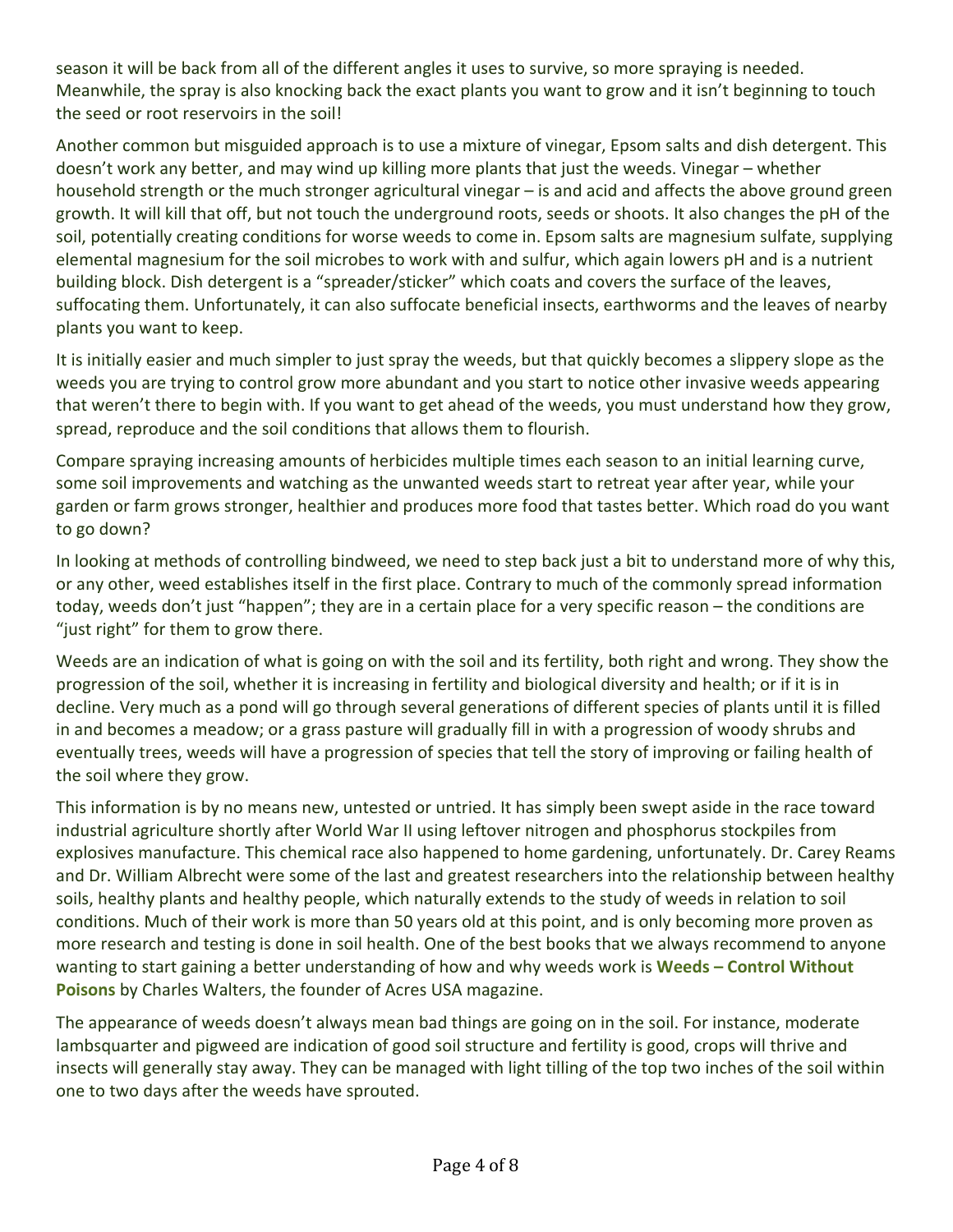

*Two Adjacent Raised Garden Beds*

What bindweed says about the soil conditions when it appears is that the soil is out of balance, with pH issues and stuck or incomplete decomposition of organic material accompanied by excess heavy soil metals such as magnesium and potassium. There is usually an accumulation of dry and dead plant matter that can't finish decomposing, creating the right conditions for bindweed to flourish. Most often, the soil is low in humus materials with low available calcium and phosphorus. pH can be either excessively low or high and the soil structure can be clay or sandy.

This is easily seen in the photo above. The near bed was treated with compost and a top dressing of wood chips last fall, while the bed in the background had flowers in it, was not cleaned out for the past couple of years and had little to no compost amended to it. The near bed has a few shoots appearing, but the background bed is over-run and won't be able to be planted this year.

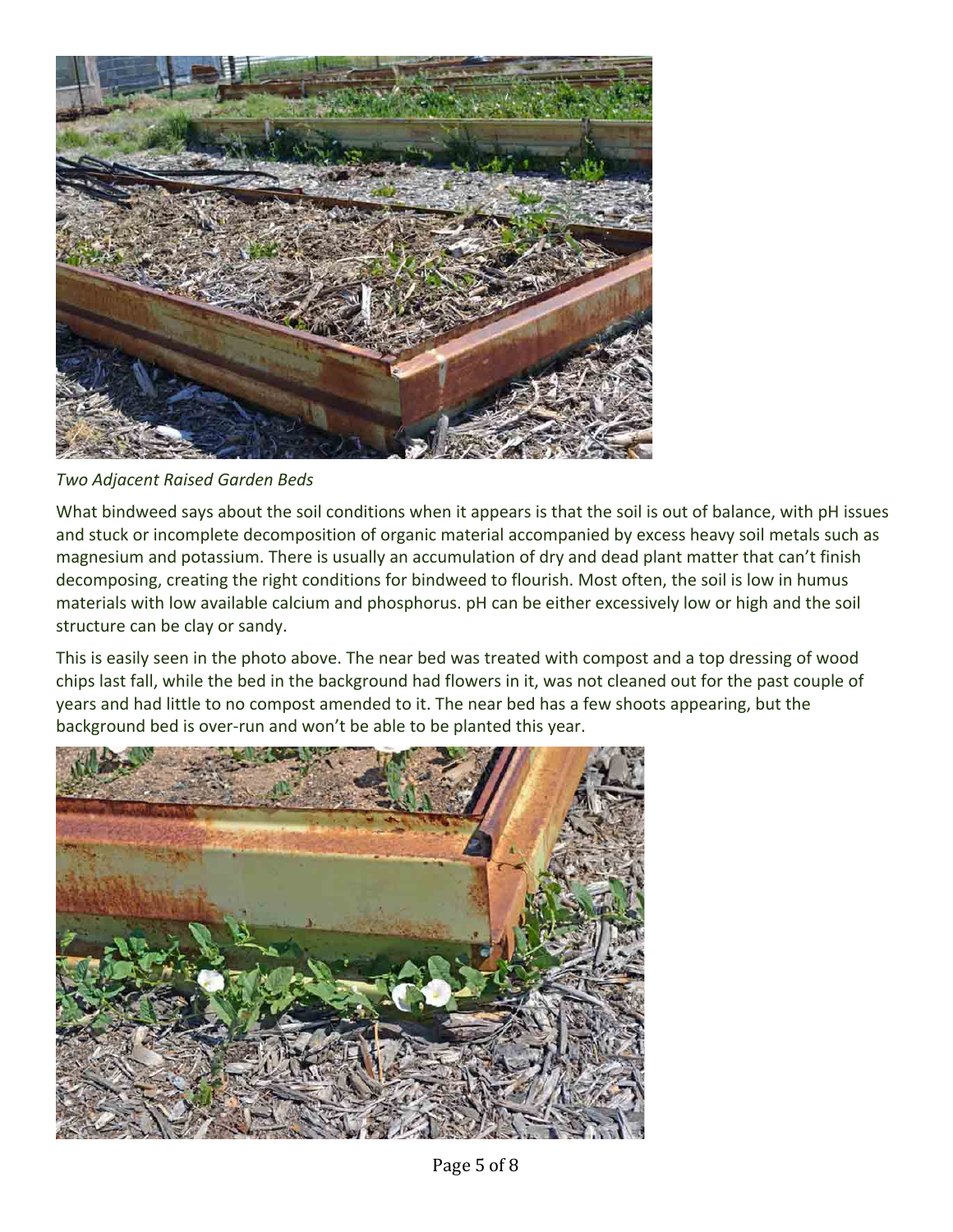### *Bindweed Sneaking In*

There are two different, proven methods of stopping and controlling bindweed without using herbicides. One is using complete shade to block any sunlight from reaching the bindweed plants, much like my article **Stopping Bermuda Grass in the Garden**. This method can work if care is taken to overlap the shade cloth, avoiding any gaps where the roots will come through. It normally takes about  $4 - 5$  years to make the roots go dormant, lose their stored energy and then finally rot. The challenge in trying to shade bindweed out can be seen above, where the bindweed is sneaking in where there is a gap between the weed barrier cloth and the metal raised bed – maybe less than a  $1/4$  of an inch!



*Bindweed Lateral Roots*

When the weed barrier is pulled back, it is easy to see the lateral roots running along the bed to where the gap allowed them to put a shoot up and survive.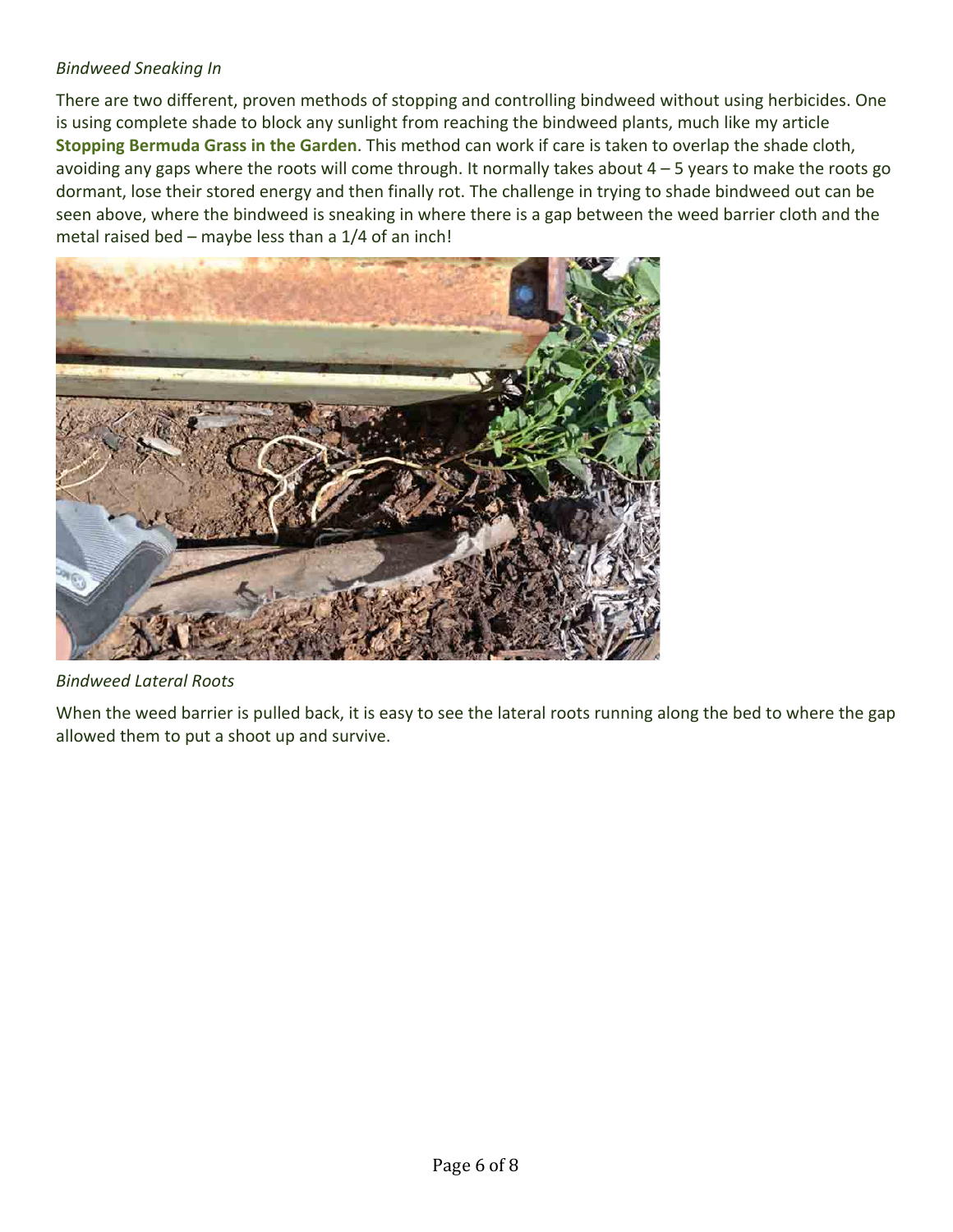

*Bindweed Long Lateral Roots*

Moving around to the long side of the raised bed – about in the middle of a 15 foot long bed – we found another shoot poking it's head up and pulled the weed barrier fabric back. This is what we found  $-$  a series of lateral roots that had followed the joint of weed barrier fabric and raised bed, poking shoots up wherever it could. These lateral roots went to the shoot in the above two photos.



*Handfull of Lateral Roots*

Here is what over 10 feet of bindweed lateral roots look like. What we've discovered is that when we installed a heavy and fairly non-porous weed barrier fabric several years ago and then put several inches of wood chips on top is that we were creating the perfect environment for bindweed to encroach underneath the weed